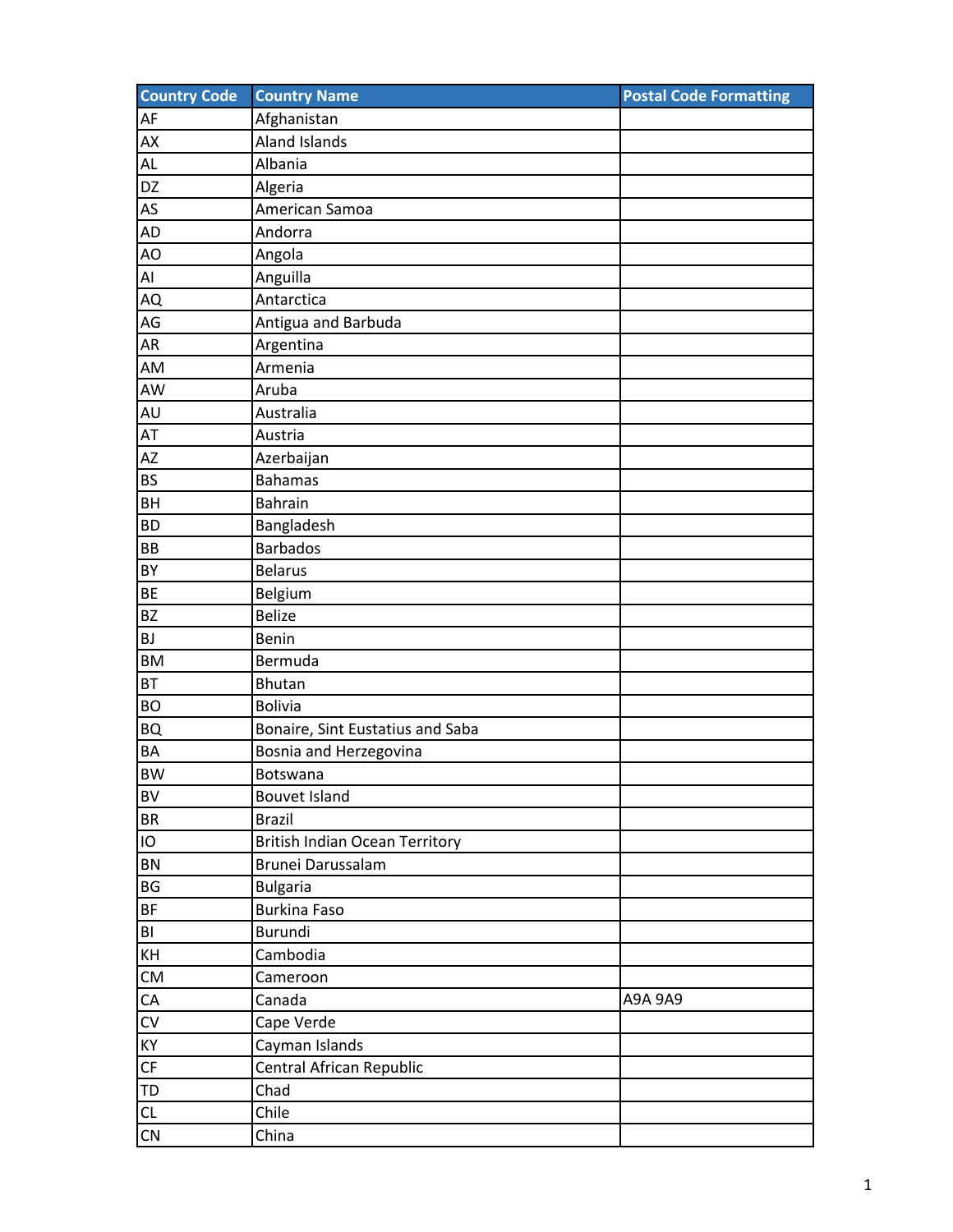| <b>Country Code</b> | <b>Country Name</b>         | <b>Postal Code Formatting</b> |
|---------------------|-----------------------------|-------------------------------|
| CX                  | Christmas Island            |                               |
| CC                  | Cocos (Keeling) Islands     |                               |
| CO                  | Colombia                    |                               |
| KM                  | Comoros                     |                               |
| CG                  | Congo                       |                               |
| CD                  | Congo, DR                   |                               |
| СK                  | Cook Islands                |                               |
| CR                  | Costa Rica                  |                               |
| ${\sf HR}$          | Croatia                     |                               |
| CU                  | Cuba                        |                               |
| <b>CW</b>           | Curacao                     |                               |
| CY                  | Cyprus                      |                               |
| CZ                  | Czech Republic              |                               |
| DK                  | Denmark                     |                               |
| DJ                  | Djibouti                    |                               |
| <b>DM</b>           | Dominica                    |                               |
| <b>DO</b>           | Dominican Republic          |                               |
| EC                  | Ecuador                     |                               |
| EG                  | Egypt                       |                               |
| <b>SV</b>           | El Salvador                 |                               |
| GQ                  | <b>Equatorial Guinea</b>    |                               |
| ER                  | Eritrea                     |                               |
| EE                  | Estonia                     |                               |
| ET                  | Ethiopia                    |                               |
| <b>FK</b>           | <b>Falkland Islands</b>     |                               |
| <b>FO</b>           | Faroe Islands               |                               |
| ${\sf FJ}$          | Fiji                        |                               |
| $\mathsf{FI}$       | Finland                     |                               |
| <b>FR</b>           | France                      |                               |
| GF                  | French Guiana               |                               |
| PF                  | French Polynesia            |                               |
| <b>TF</b>           | French Southern Territories |                               |
| GA                  | Gabon                       |                               |
| GM                  | Gambia                      |                               |
| GE                  | Georgia                     |                               |
| DE                  | Germany                     |                               |
| GH                  | Ghana                       |                               |
| GI                  | Gibraltar                   |                               |
| GR                  | Greece                      |                               |
| GL                  | Greenland                   |                               |
| GD                  | Grenada                     |                               |
| GP                  | Guadeloupe                  |                               |
| GU                  | Guam                        |                               |
| GT                  | Guatemala                   |                               |
| GG                  | Guernsey                    |                               |
| GN                  | Guinea                      |                               |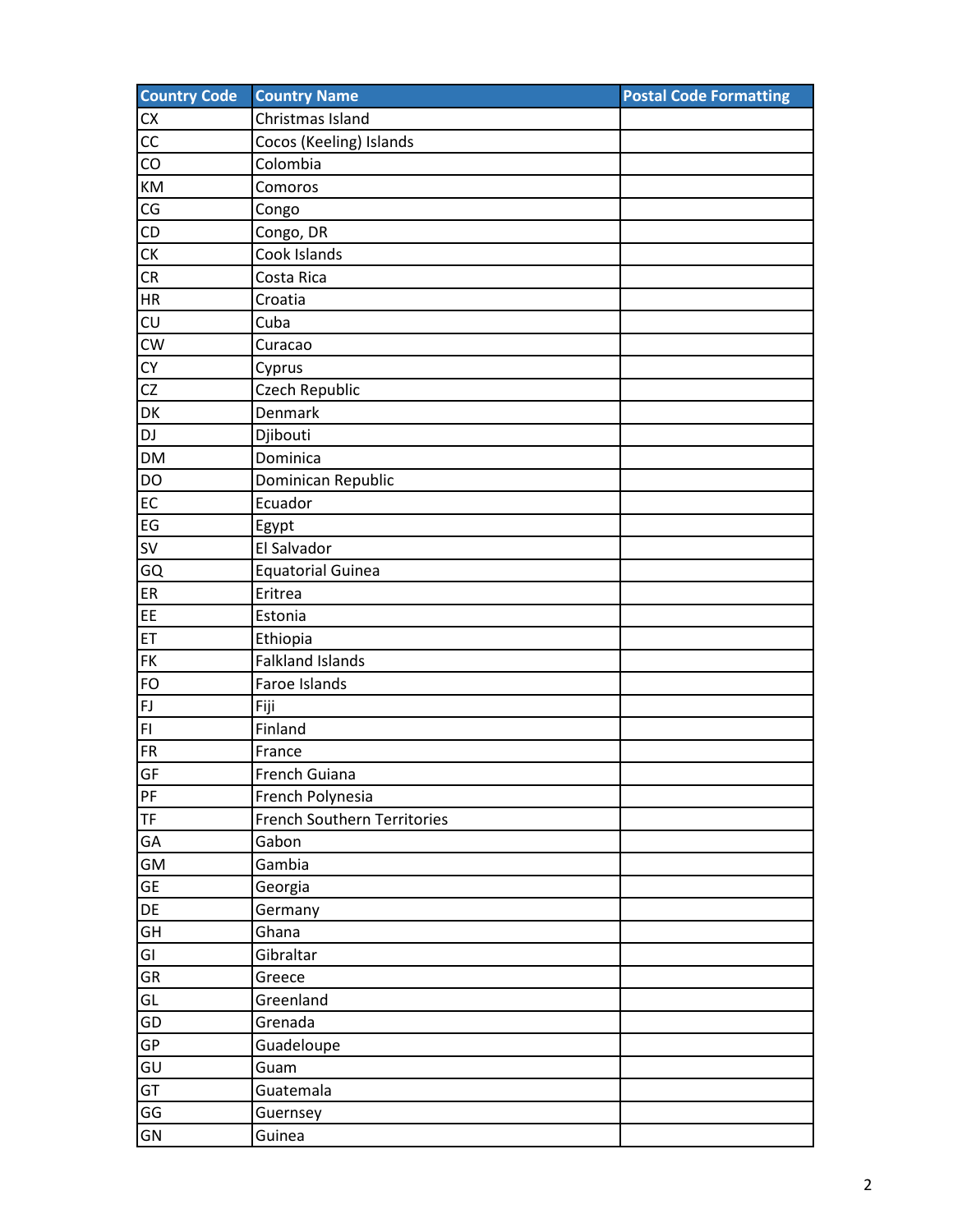| <b>Country Code</b>               | <b>Country Name</b>               | <b>Postal Code Formatting</b> |
|-----------------------------------|-----------------------------------|-------------------------------|
| GW                                | Guinea-Bissau                     |                               |
| GY                                | Guyana                            |                               |
| HT                                | Haiti                             |                               |
| HM                                | Heard Island and McDonald Islands |                               |
| VA                                | <b>Holy See</b>                   |                               |
| HN                                | Honduras                          |                               |
| HK                                | Hong Kong                         |                               |
| HU                                | Hungary                           |                               |
| IS                                | Iceland                           |                               |
| IN                                | India                             |                               |
| ID                                | Indonesia                         |                               |
| $\ensuremath{\mathsf{IR}}\xspace$ | Iran                              |                               |
| IQ                                | Iraq                              |                               |
| IE                                | Ireland                           |                               |
| IM                                | Isle of Man                       |                               |
| IL                                | Israel                            |                               |
| IT                                | Italy                             |                               |
| CI                                | <b>Ivory Coast</b>                |                               |
| JM                                | Jamaica                           |                               |
| JP                                | Japan                             |                               |
| JE                                | Jersey                            |                               |
| JO                                | Jordan                            |                               |
| KZ                                | Kazakhstan                        |                               |
| KE                                | Kenya                             |                               |
| $\mathsf{K} \mathsf{I}$           | Kiribati                          |                               |
| KP                                | Korea, North                      |                               |
| KR                                | Korea, South                      |                               |
| XK                                | Kosovo                            |                               |
| <b>KW</b>                         | Kuwait                            |                               |
| KG                                | Kyrgyzstan                        |                               |
| LA                                | Laos                              |                               |
| LV                                | Latvia                            |                               |
| LB                                | Lebanon                           |                               |
| LS                                | Lesotho                           |                               |
| LR                                | Liberia                           |                               |
| LY                                | Libya                             |                               |
| L                                 | Liechtenstein                     |                               |
| LT                                | Lithuania                         |                               |
| LU                                | Luxembourg                        |                               |
| <b>MO</b>                         | Macao                             |                               |
| MG                                | Madagascar                        |                               |
| $\textsf{MW}{}$                   | Malawi                            |                               |
| MY                                | Malaysia                          |                               |
| MV                                | Maldives                          |                               |
| $\sf ML$                          | Mali                              |                               |
| MT                                | Malta                             |                               |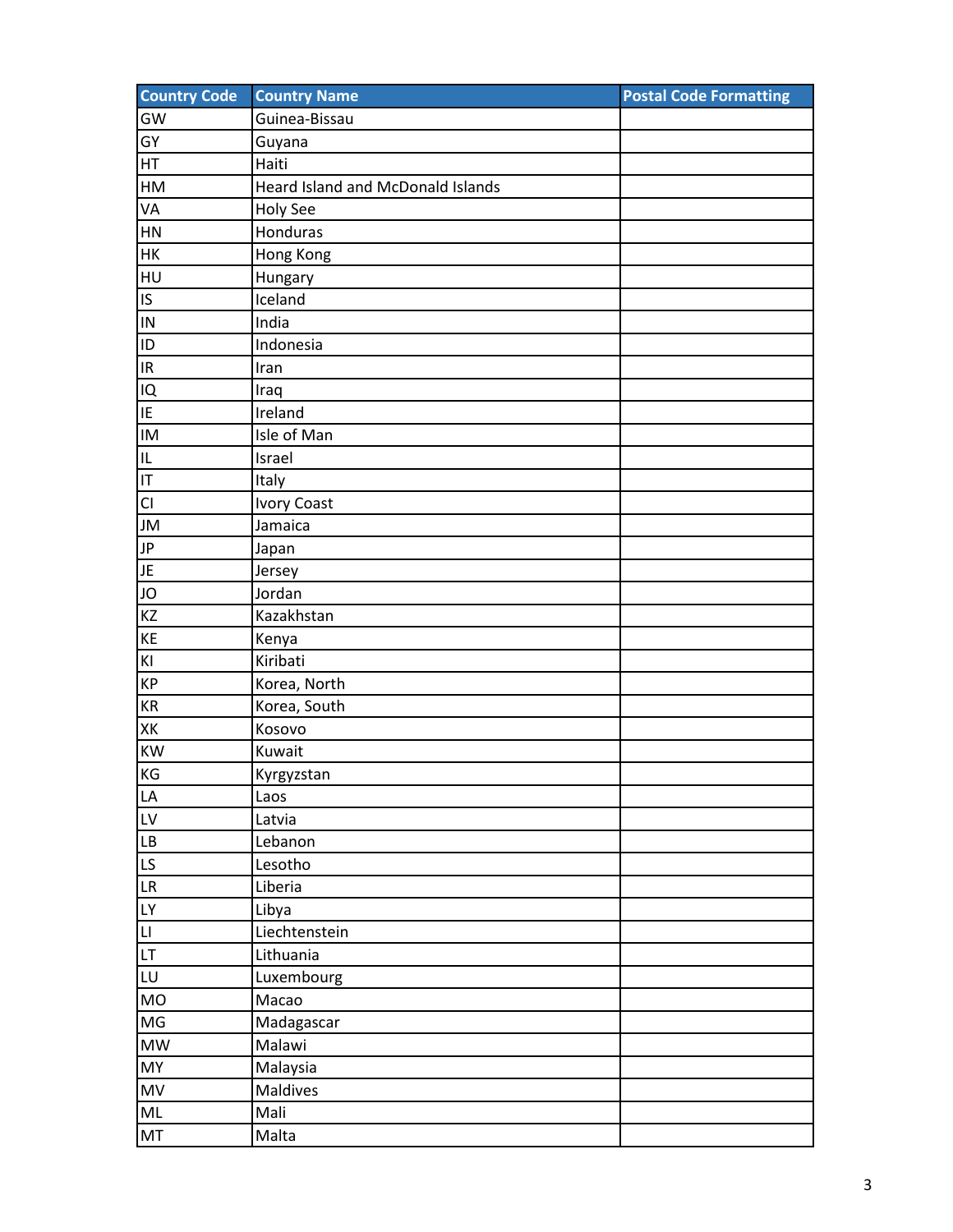| <b>Country Code</b>    | <b>Country Name</b>       | <b>Postal Code Formatting</b> |
|------------------------|---------------------------|-------------------------------|
| MH                     | Marshall Islands          |                               |
| <b>MQ</b>              | Martinique                |                               |
| <b>MR</b>              | Mauritania                |                               |
| MU                     | <b>Mauritius</b>          |                               |
| YT                     | Mayotte                   |                               |
| <b>MX</b>              | Mexico                    |                               |
| <b>FM</b>              | Micronesia                |                               |
| <b>MD</b>              | Moldova                   |                               |
| <b>MC</b>              | Monaco                    |                               |
| <b>MN</b>              | Mongolia                  |                               |
| <b>ME</b>              | Montenegro                |                               |
| <b>MS</b>              | Montserrat                |                               |
| MA                     | Morocco                   |                               |
| MZ                     | Mozambique                |                               |
| $\mathsf{MM}$          | Myanmar                   |                               |
| <b>NA</b>              | Namibia                   |                               |
| <b>NR</b>              | Nauru                     |                               |
| <b>NP</b>              | Nepal                     |                               |
| <b>NL</b>              | Netherlands               |                               |
| NC                     | New Caledonia             |                               |
| <b>NZ</b>              | New Zealand               |                               |
| $\mathsf{N}\mathsf{I}$ | Nicaragua                 |                               |
| <b>NE</b>              | Niger                     |                               |
| <b>NG</b>              | Nigeria                   |                               |
| <b>NU</b>              | Niue                      |                               |
| <b>NF</b>              | Norfolk Island            |                               |
| MK                     | North Macedonia           |                               |
| <b>MP</b>              | Northern Mariana Islands  |                               |
| <b>NO</b>              | Norway                    |                               |
| OM                     | Oman                      |                               |
| PK                     | Pakistan                  |                               |
| PW                     | Palau                     |                               |
| PS                     | Palestine                 |                               |
| PA                     | Panama                    |                               |
| $\mathsf{PG}$          | Papua New Guinea          |                               |
| PY                     | Paraguay                  |                               |
| PE                     | Peru                      |                               |
| PH                     | Philippines               |                               |
| PN                     | Pitcairn                  |                               |
| PL                     | Poland                    |                               |
| PT                     | Portugal                  |                               |
| ${\sf PR}$             | Puerto Rico               |                               |
| QA                     | Qatar                     |                               |
| RE                     | Reunion                   |                               |
| $\mathsf{RO}$          | Romania                   |                               |
| <b>RU</b>              | <b>Russian Federation</b> |                               |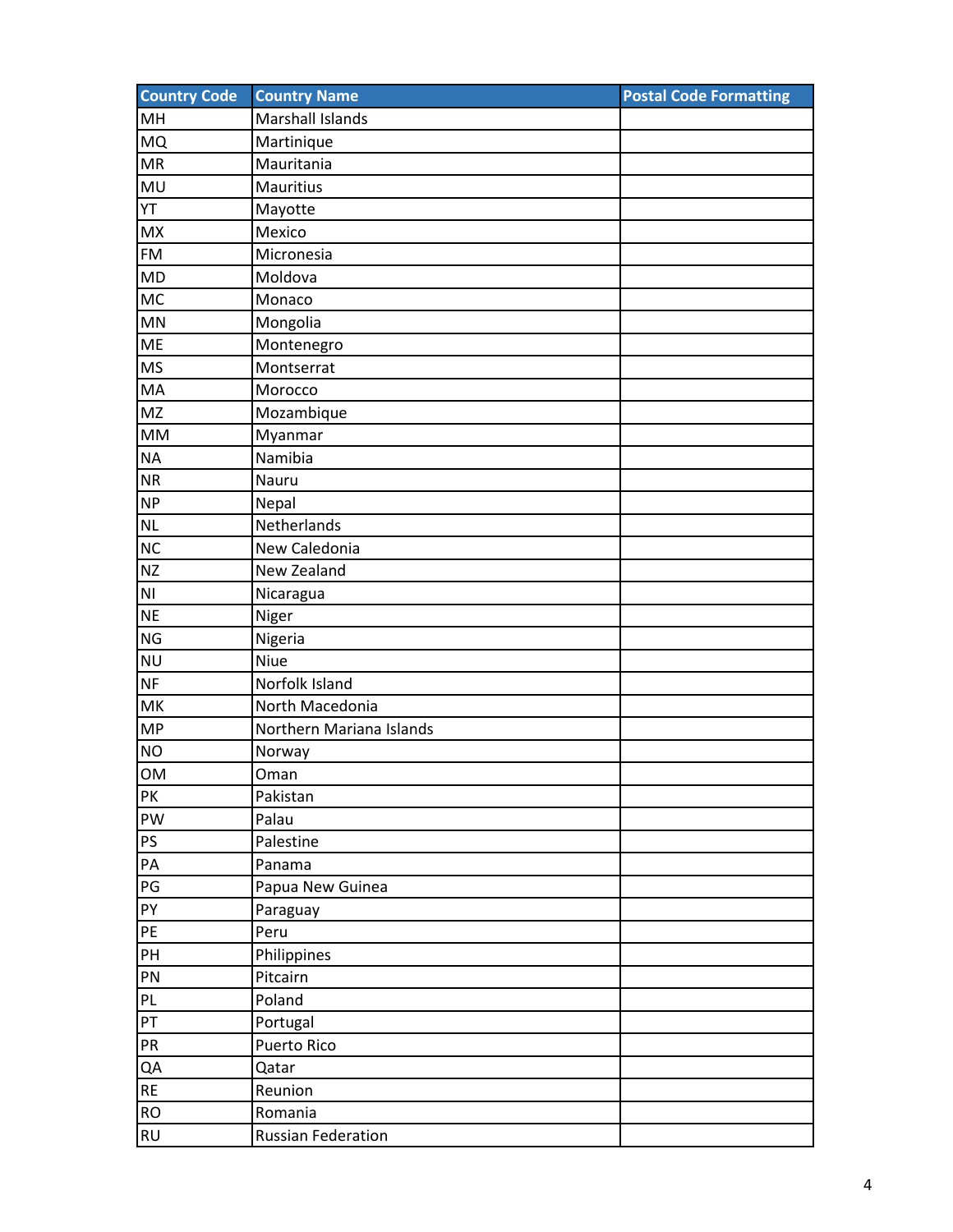| <b>Country Code</b> | <b>Country Name</b>                          | <b>Postal Code Formatting</b> |
|---------------------|----------------------------------------------|-------------------------------|
| <b>RW</b>           | Rwanda                                       |                               |
| <b>BL</b>           | Saint Barthelemy                             |                               |
| <b>SH</b>           | Saint Helena, Ascension and Tristan da Cunha |                               |
| KN                  | Saint Kitts and Nevis                        |                               |
| LC                  | Saint Lucia                                  |                               |
| <b>MF</b>           | Saint Martin (French)                        |                               |
| PM                  | Saint Pierre and Miquelon                    |                               |
| VC                  | Saint Vincent and Grenadines                 |                               |
| <b>WS</b>           | Samoa                                        |                               |
| <b>SM</b>           | San Marino                                   |                               |
| <b>ST</b>           | Sao Tome and Principe                        |                               |
| SA                  | Saudi Arabia                                 |                               |
| SN                  | Senegal                                      |                               |
| <b>RS</b>           | Serbia                                       |                               |
| SC                  | Seychelles                                   |                               |
| SL                  | Sierra Leone                                 |                               |
| SG                  | Singapore                                    |                               |
| <b>SX</b>           | Sint Maarten (Dutch)                         |                               |
| <b>SK</b>           | Slovakia                                     |                               |
| <b>SI</b>           | Slovenia                                     |                               |
| <b>SB</b>           | Solomon Islands                              |                               |
| <b>SO</b>           | Somalia                                      |                               |
| ZA                  | South Africa                                 |                               |
| GS                  | South Georgia and South Sandwich Islands     |                               |
| <b>SS</b>           | South Sudan                                  |                               |
| ES                  | Spain                                        |                               |
| LK                  | Sri Lanka                                    |                               |
| <b>SD</b>           | Sudan                                        |                               |
| <b>SR</b>           | Suriname                                     |                               |
| SJ                  | Svalbard and Jan Mayen                       |                               |
| <b>SZ</b>           | Swaziland                                    |                               |
| <b>SE</b>           | Sweden                                       |                               |
| CH                  | Switzerland                                  |                               |
| <b>SY</b>           | Syria                                        |                               |
| TW                  | Taiwan                                       |                               |
| TJ                  | Tajikistan                                   |                               |
| <b>TZ</b>           | Tanzania                                     |                               |
| <b>TH</b>           | Thailand                                     |                               |
| TL                  | Timor-Leste                                  |                               |
| TG                  | Togo                                         |                               |
| <b>TK</b>           | Tokelau                                      |                               |
| TO                  | Tonga                                        |                               |
| TT                  | <b>Trinidad and Tobago</b>                   |                               |
| <b>TN</b>           | Tunisia                                      |                               |
| <b>TR</b>           | Turkey                                       |                               |
| TM                  | Turkmenistan                                 |                               |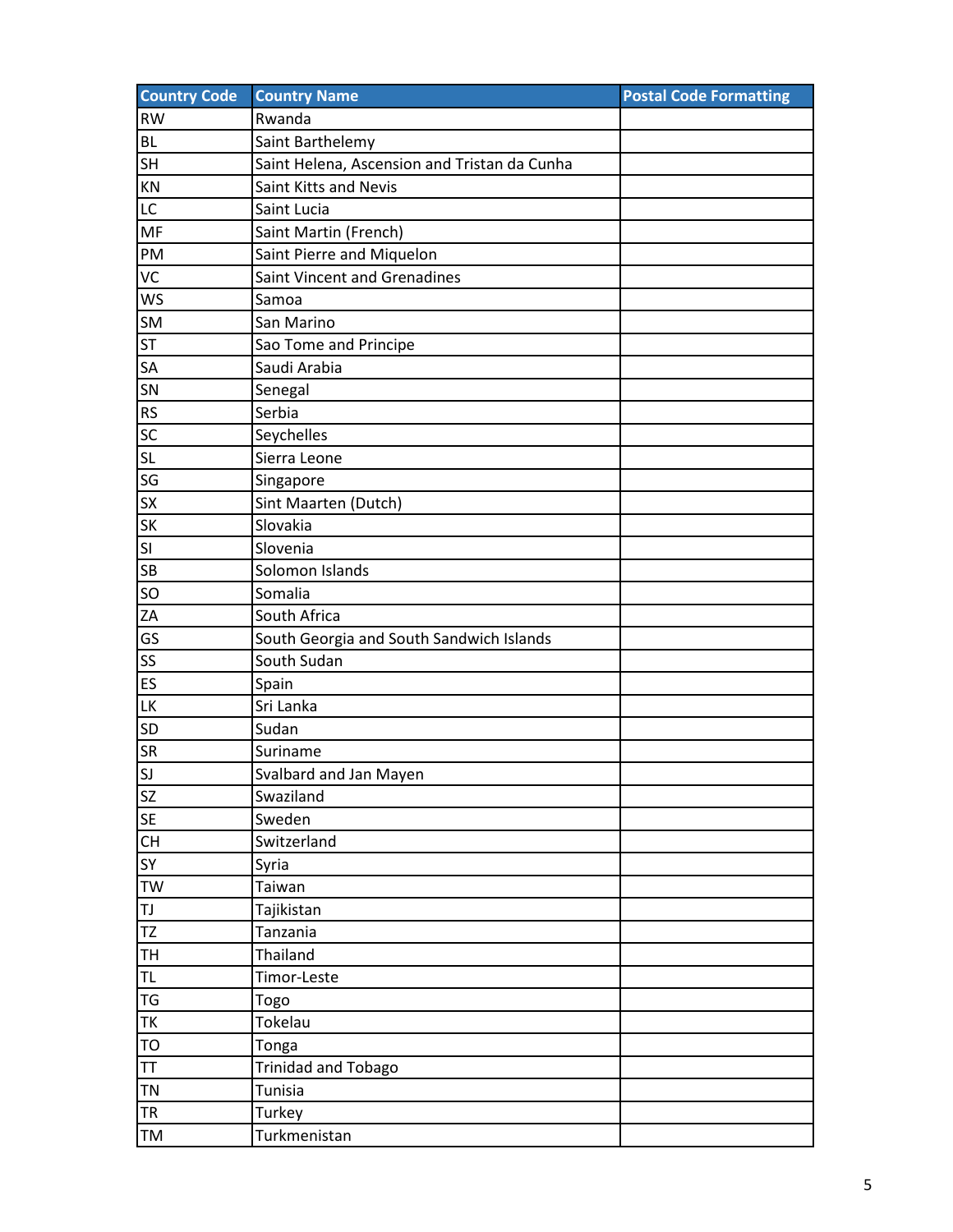| <b>Country Code</b> | <b>Country Name</b>             | <b>Postal Code Formatting</b> |
|---------------------|---------------------------------|-------------------------------|
| <b>TC</b>           | <b>Turks and Caicos Islands</b> |                               |
| TV                  | Tuvalu                          |                               |
| UG                  | Uganda                          |                               |
| <b>UA</b>           | Ukraine                         |                               |
| AE                  | <b>United Arab Emirates</b>     |                               |
| GB                  | United Kingdom                  |                               |
| US                  | <b>United States</b>            | 99999                         |
| <b>UY</b>           | Uruguay                         |                               |
| <b>UM</b>           | US Minor Outlying Islands       |                               |
| UZ                  | Uzbekistan                      |                               |
| VU                  | Vanuatu                         |                               |
| <b>VE</b>           | Venezuela                       |                               |
| VN                  | Viet Nam                        |                               |
| VG                  | Virgin Islands (British)        |                               |
| VI                  | Virgin Islands (US)             |                               |
| WF                  | <b>Wallis and Futuna</b>        |                               |
| <b>EH</b>           | Western Sahara                  |                               |
| YE                  | Yemen                           |                               |
| ZM                  | Zambia                          |                               |
| ZW                  | Zimbabwe                        |                               |